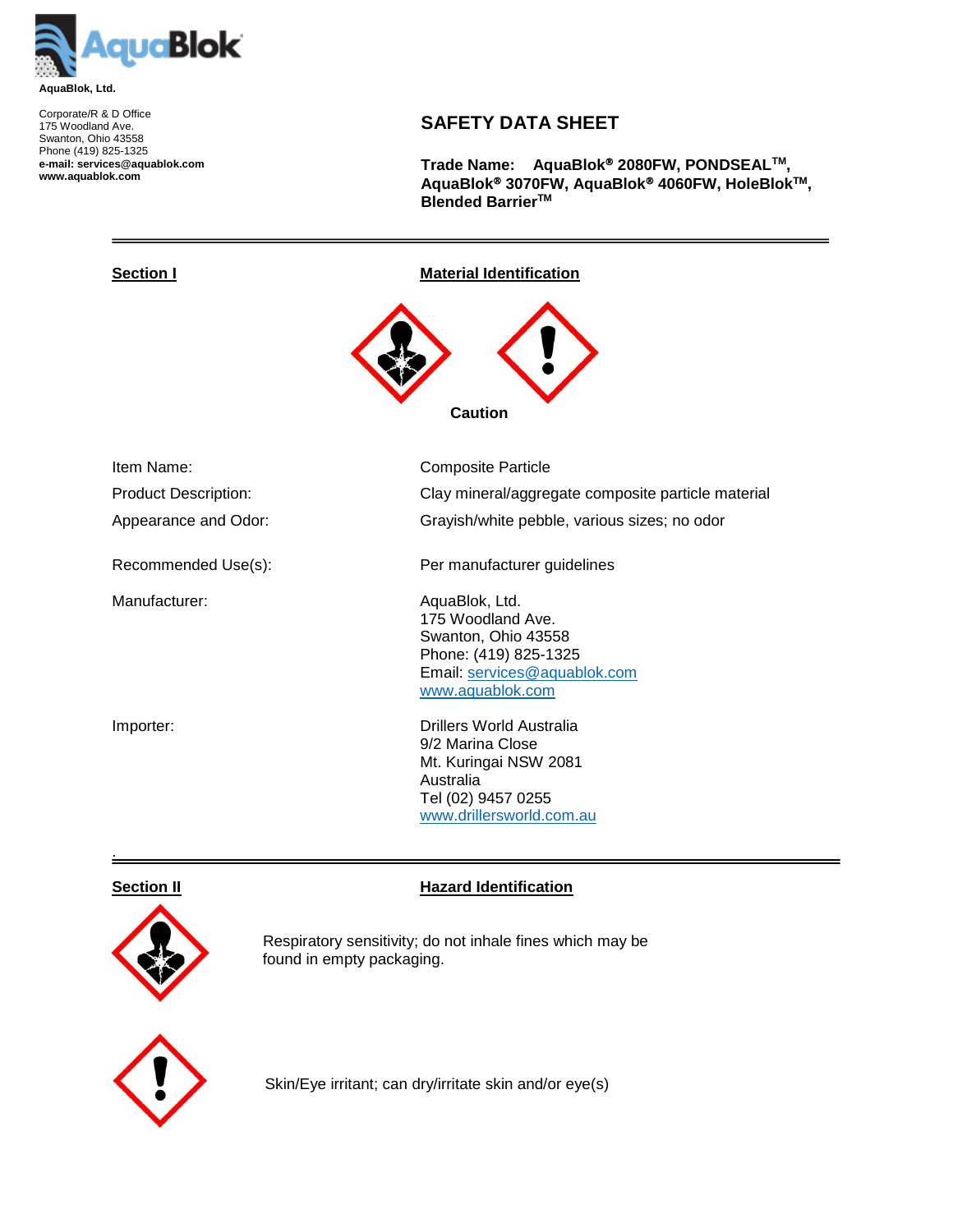| <b>Section III</b>                                   | <b>Composition/Information on Ingredients</b>                                              |           |                                                               |
|------------------------------------------------------|--------------------------------------------------------------------------------------------|-----------|---------------------------------------------------------------|
| Item Name:                                           | <b>Composite Particle</b>                                                                  |           |                                                               |
| Proprietary (Y/N):                                   | Υ                                                                                          |           |                                                               |
| Ingredient                                           | Composition (%)                                                                            | CAS#      | <b>Exposure Limits (TWA)</b>                                  |
| Aggregate / Stone                                    | 50-90%                                                                                     | 1317-65-3 | <b>NA</b>                                                     |
| Bentonite (clay mineral)                             | 10-50%                                                                                     | 1302-78-9 | <b>NA</b>                                                     |
| Miscellaneous                                        | < 5%                                                                                       |           | <b>NA</b>                                                     |
|                                                      |                                                                                            |           |                                                               |
| <b>Section IV</b>                                    | <b>First Aid Measures</b>                                                                  |           |                                                               |
| Emergency Treatment/<br><b>First Aid Procedures:</b> | Gross Inhalation - n/a                                                                     |           |                                                               |
|                                                      | blockage.                                                                                  |           | Gross Ingestion- No oral toxicity known. May cause intestinal |
|                                                      | Skin Contact - wash affected areas with soap and water.                                    |           |                                                               |
|                                                      | Severe Eye Contact - Flush eyes with water for several<br>minutes. Seek medical attention. |           |                                                               |
| <b>Section V</b>                                     | <b>Fire and Explosion Hazard Data</b>                                                      |           |                                                               |
| Flash Point:                                         | n/a                                                                                        |           |                                                               |
| Lower Explosive Limit:                               | n/a                                                                                        |           |                                                               |
| <b>Upper Explosive Limit:</b>                        | n/a                                                                                        |           |                                                               |
| <b>Extinguishing Media/Methods:</b>                  | n/a                                                                                        |           |                                                               |
| <b>Special Fire Fighting Precautions:</b>            | n/a                                                                                        |           |                                                               |
| Unusual Fire/Explosive Hazards:                      | n/a                                                                                        |           |                                                               |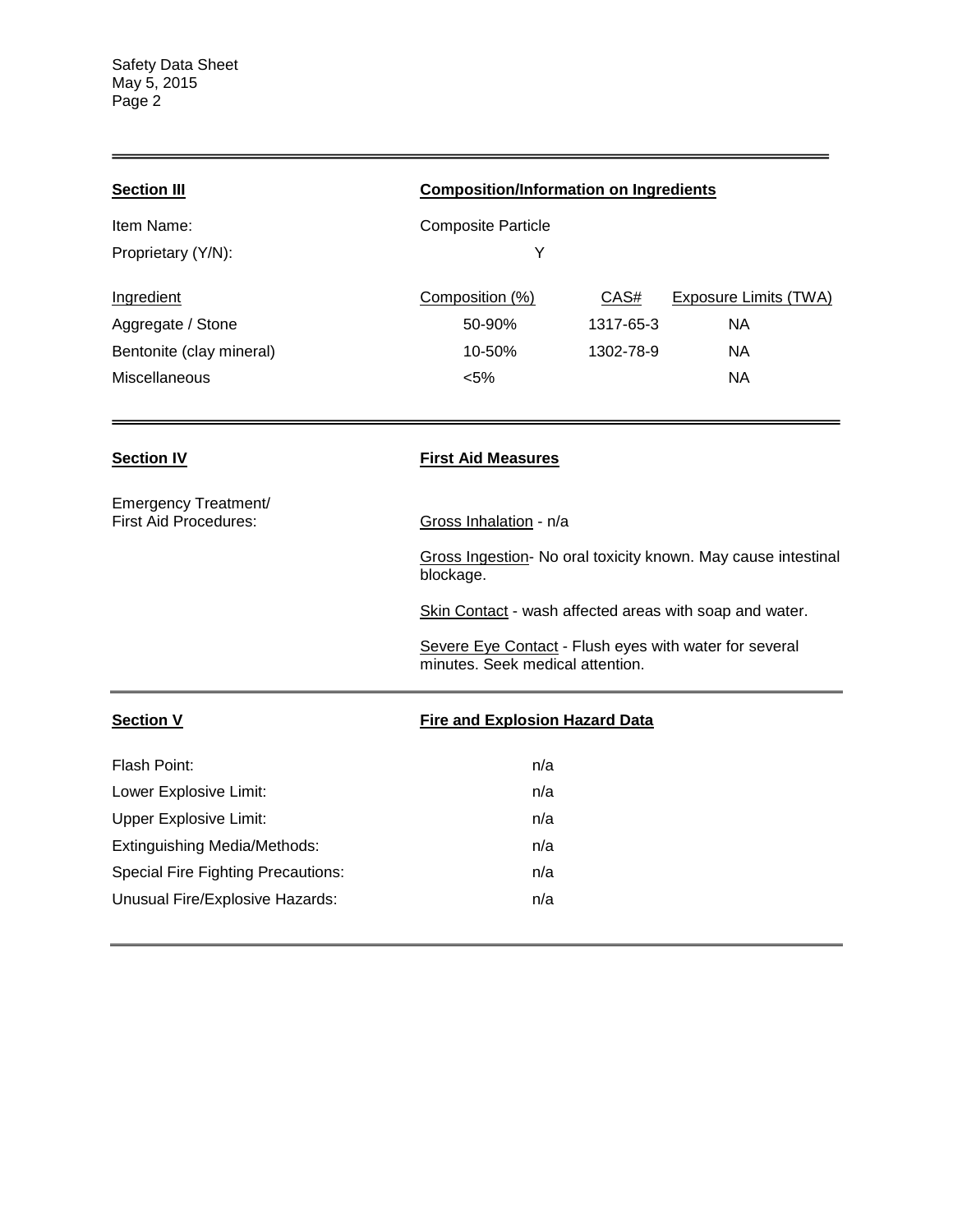| <b>Section VI</b>                 | <b>Accidental Release Measures</b>                                                                                 |
|-----------------------------------|--------------------------------------------------------------------------------------------------------------------|
| Personal Precautions:             | Eye protection is recommended; gloves are optional; dust<br>mask or respirator is recommended in a confined space. |
| <b>Environmental Precautions:</b> | n/a                                                                                                                |
| Method(s) for Clean-Up:           | Contain material if able to safely do so. Use broom and/or<br>shovel to remove/dispose of spilled material.        |

| <b>Section VII</b>                | <b>Handling and Storage</b>                                                                                                    |
|-----------------------------------|--------------------------------------------------------------------------------------------------------------------------------|
| <b>Work Practices:</b>            | This product is typically to be used in outdoor environments.<br>Minimize dusting whenever possible.<br>Keep dry until placed. |
| Ventilation:                      | If indoor use is required, or in the presence of excess dust<br>generation, local exhaust ventilation is recommended.          |
| Spill/Release Procedures:         | n/a                                                                                                                            |
| <b>Neutralization Procedures:</b> | n/a                                                                                                                            |
| <b>Waste Disposal Procedures:</b> | This material is not a listed hazardous waste, nor does it<br>exhibit any hazardous waste characteristics.                     |
| Storage/Handling Procedures:      | Store product in a dry environment.                                                                                            |
| Other Health Hazard Precautions:  | n/a                                                                                                                            |

# **Section VIII Exposure Controls/Personal Protection**

Personal Protective Equipment (Routine Use):

| <b>Respiratory Protection:</b> | Respirators, or dust masks, are not required when using this<br>product under routine outdoor conditions. |
|--------------------------------|-----------------------------------------------------------------------------------------------------------|
| Gloves:                        | Optional (can dry and/or irritate skin)                                                                   |
| Eye Protection:                | Safety goggles or glasses recommended during mechanical<br>application.                                   |
| Other:                         | Recommend coveralls                                                                                       |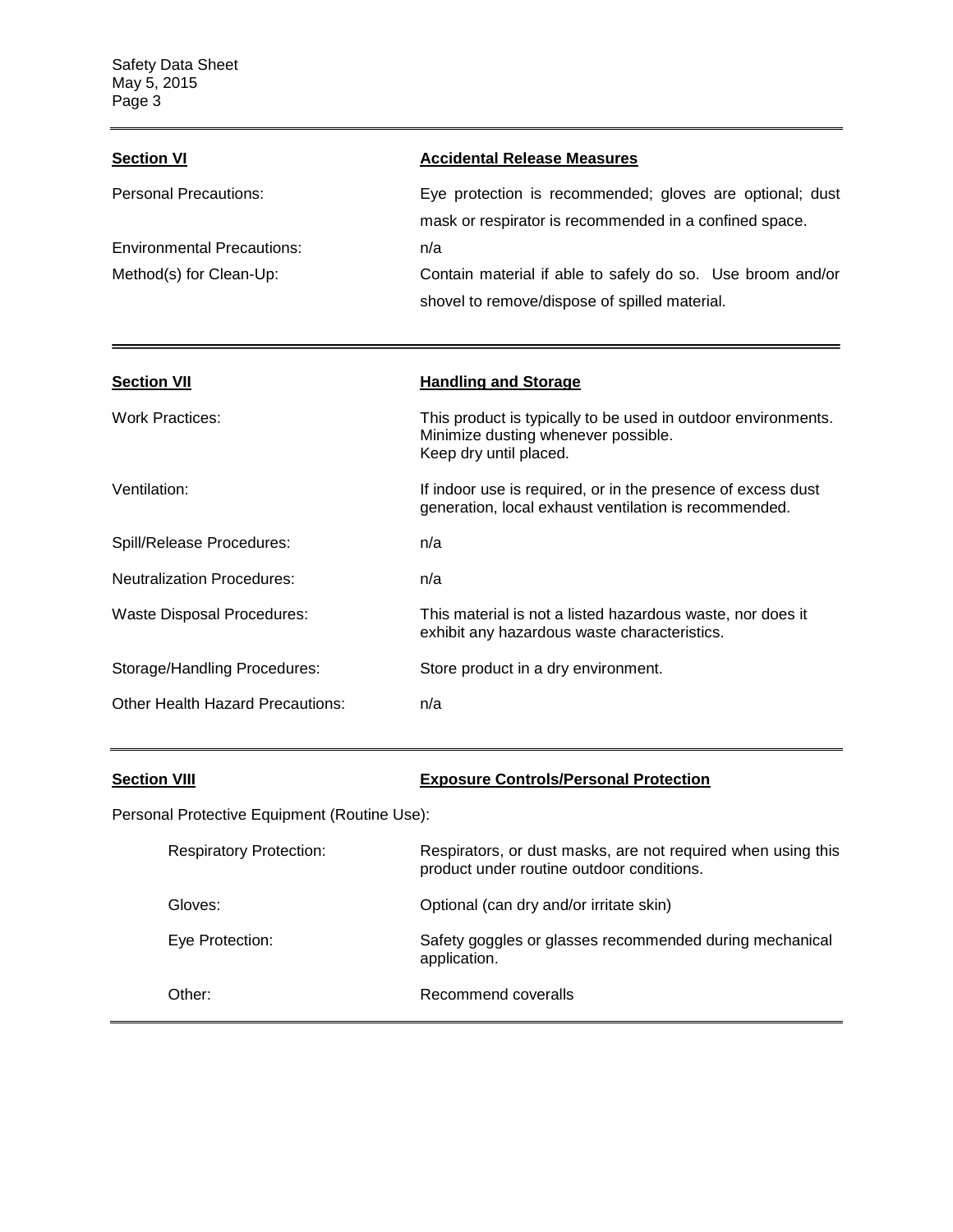$\equiv$ 

and the control of the control of

| Appearance and Odor:         | Grayish/white pebble, various sizes; no odor |
|------------------------------|----------------------------------------------|
| Radioactive (Y/N):           | N                                            |
| Ferromagnetic (Y/N):         | N                                            |
| <b>Boiling Point:</b>        | n/a                                          |
| <b>Melting Point:</b>        | n/a                                          |
| Vapor Pressure:              | n/a                                          |
| Vapor Density:               | n/a                                          |
| <b>Specific Gravity:</b>     | n/a                                          |
| Decomposition Temperature:   | n/a                                          |
| Evaporation Rate:            | n/a                                          |
| Solubility $(H20)$ :         | n/a                                          |
| Percent Volatiles by Volume: | 0                                            |
| Viscosity:                   | n/a                                          |
| pH:                          | n/a                                          |

| <b>Section X</b>                         | <b>Stability and Reactivity</b> |
|------------------------------------------|---------------------------------|
| Stable (Y/N):                            | Y                               |
| Conditions to Avoid:                     | none known                      |
| Materials to Avoid:                      | n/a                             |
| Keep away from Oxidizers:                | n/a                             |
| <b>Hazardous Decomposition Products:</b> | n/a                             |

| <b>Section XI</b>                     | <b>Toxicological Information</b>  |
|---------------------------------------|-----------------------------------|
| Routes of Entry                       |                                   |
| Inhalation (Y/N):                     | Y; avoid long-term dust exposure. |
| Skin (Y/N):                           | N                                 |
| Ingestion (Y/N):                      | N                                 |
| Other:                                | N                                 |
| Contact Eye/Skin Hazards:             | Y; dust may cause eye irritation. |
| Acute Overexposure Symptoms:          | n/a                               |
| <b>Chronic Overexposure Symptoms:</b> | n/a                               |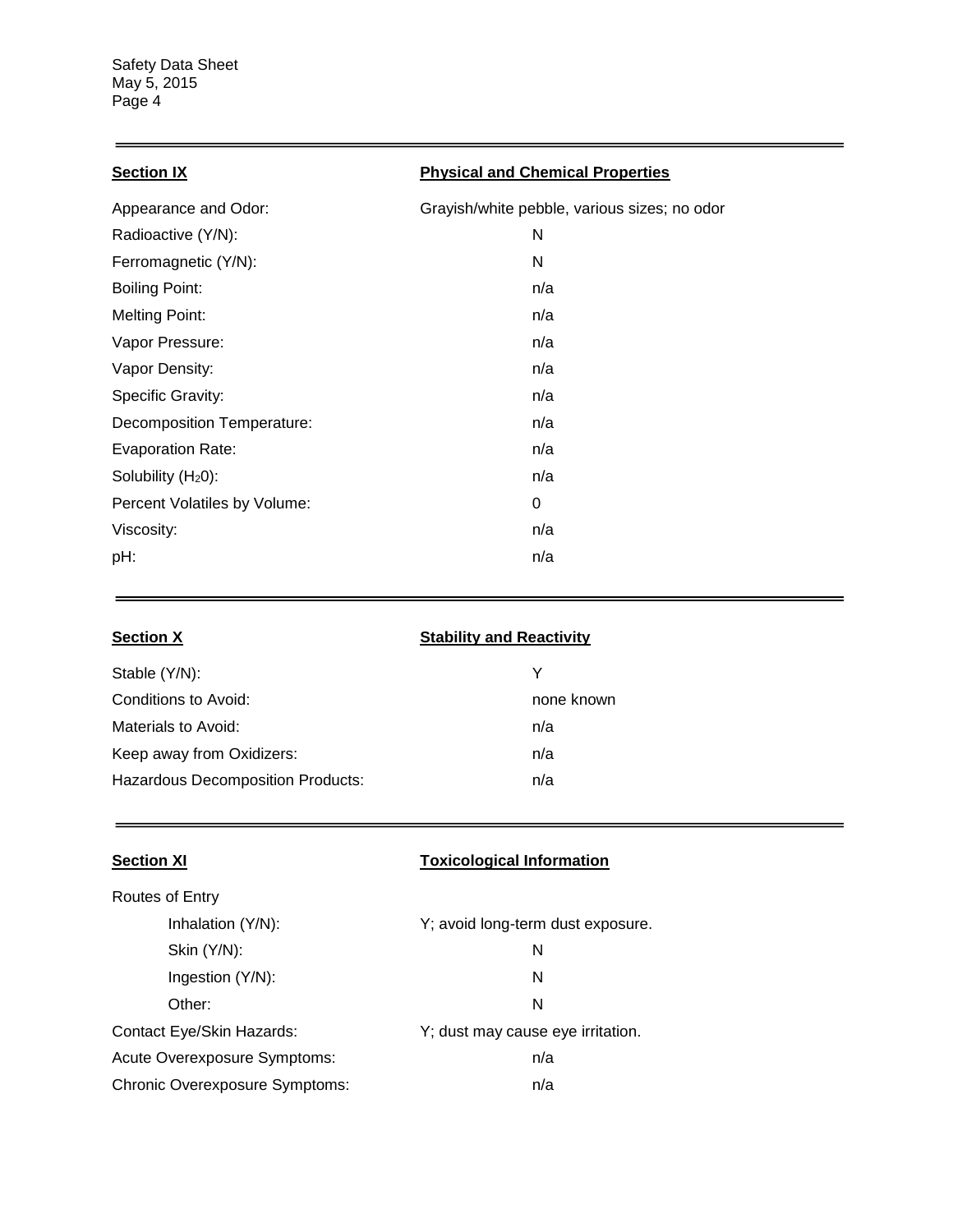## Carcinogenicity Data: n/a

| <b>Section XII</b>          | <b>Ecological Information</b> |
|-----------------------------|-------------------------------|
| Eco toxicity:               | n/a                           |
| Degradability:              | n/a                           |
| Bio accumulative Potential: | n/a                           |
| Mobility:                   | n/a                           |
| Other Adverse Effects:      | n/a                           |
|                             |                               |

## **Section XIII Disposal Information**

This material is not a listed hazardous waste, nor does it exhibit any hazardous waste characteristics. If product becomes a waste, it may be disposed of as any benign waste would.

| <b>Section XIV</b>          | <b>Transport Information</b>                               |
|-----------------------------|------------------------------------------------------------|
| UN Number:                  | n/a                                                        |
| Transport Hazard Class(es): | n/a                                                        |
| Environmental Hazards:      | n/a                                                        |
| Other:                      | For end-user performance purposes, material should be kept |
|                             | dry in transit.                                            |

| <b>Section XV</b>                                                          | <b>Regulatory Information</b>                                                                                                              |
|----------------------------------------------------------------------------|--------------------------------------------------------------------------------------------------------------------------------------------|
| U.S. TSCA Inventory:                                                       | n/a                                                                                                                                        |
| <b>EPA SARA Title III Extremely</b><br>Hazardous Substances:               | n/a                                                                                                                                        |
| EPA SARA (311, 312) Hazard Class:                                          | n/a                                                                                                                                        |
| EPA SARA (313) Chemicals:                                                  | This product does not contain a toxic chemical for routine<br>annual "Toxic Chemical Release Reporting" under Section<br>313 (40 CFR 372). |
| <b>EPA CERCLA/Superfund Reportable</b><br>Spill Quantity for this Product: | n/a                                                                                                                                        |
| EPA RCRA Hazardous Waste                                                   |                                                                                                                                            |